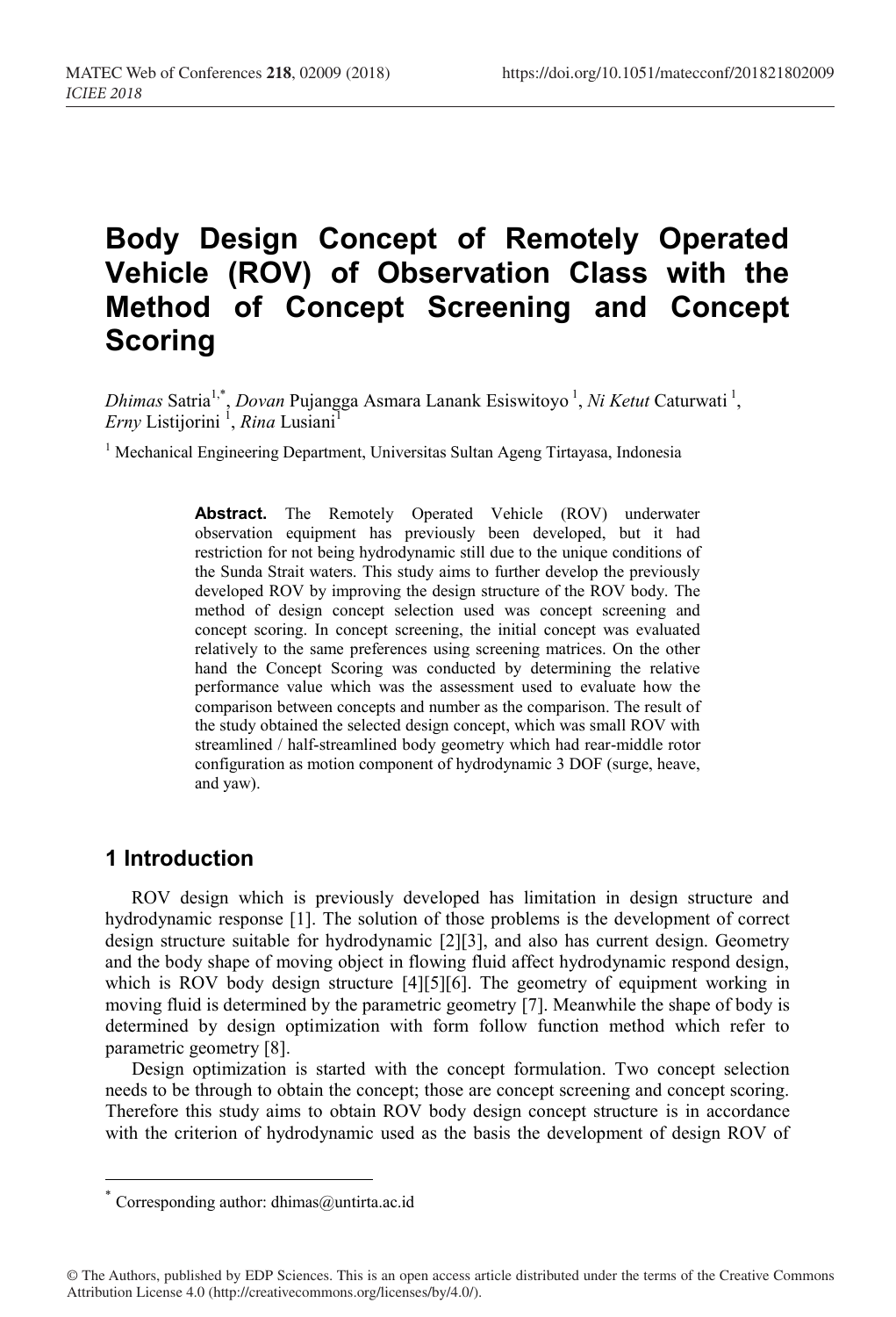observation class [9]. The second part gives method of concept selection, in which product specification developed into solution and concept alternatives. Meanwhile the third part is the result obtained after concept selection step.

## **2 Method**

The method of concept selection used is a method that has been widely used in design planning that is Pahl & Beitz method [10]. Pahl & Beitz stated that design is a process of creativity but is limited by the provisions that have been established to produce design through creativity. Fig. 1 illustrate Pahl & Beitz method is a conceptualization method that is composed from the process of translating the specifications and needs of prospective users into the technical language, to form the concept of design of the results of elimination and assessment concept against the criteria.



**Fig. 1.** Conceptualization Step of Pahl & Beitz Method. [10]

Specifications and the needs of potential users are obtained by collecting qualitative data expected by prospective users. Qualitative data were obtained by interviewing prospective users and document studies of the literature collected from various sources. Qualitative data are collected in the product specification sheet and reviewed together with quantitative data from the previous design structure specifications. Quantitative data processing is classified according to the task to be qualified by the ROV, which contains; structure, mobility, operating conditions, operating time, effectiveness, and interaction.

Data specifications and user requirements compiled in the specification sheet are reviewed by identifying the subject matter. Identification is conducted by abstraction and problem formulation through five steps of the abstraction process [10]. The five steps of the abstraction process produce the formulation of the problem; geometry and/or vehicle design with operating conditions determined by hydrodynamic response, with variations in speed and acceleration, and degrees of freedom.

### **3 Result**

The product specifications which have been identified in the permeate formulation determine the main functions that describe the relationship between incoming and outgoing data values (outcomes). The problem formulation forms the overall design function in the block diagram.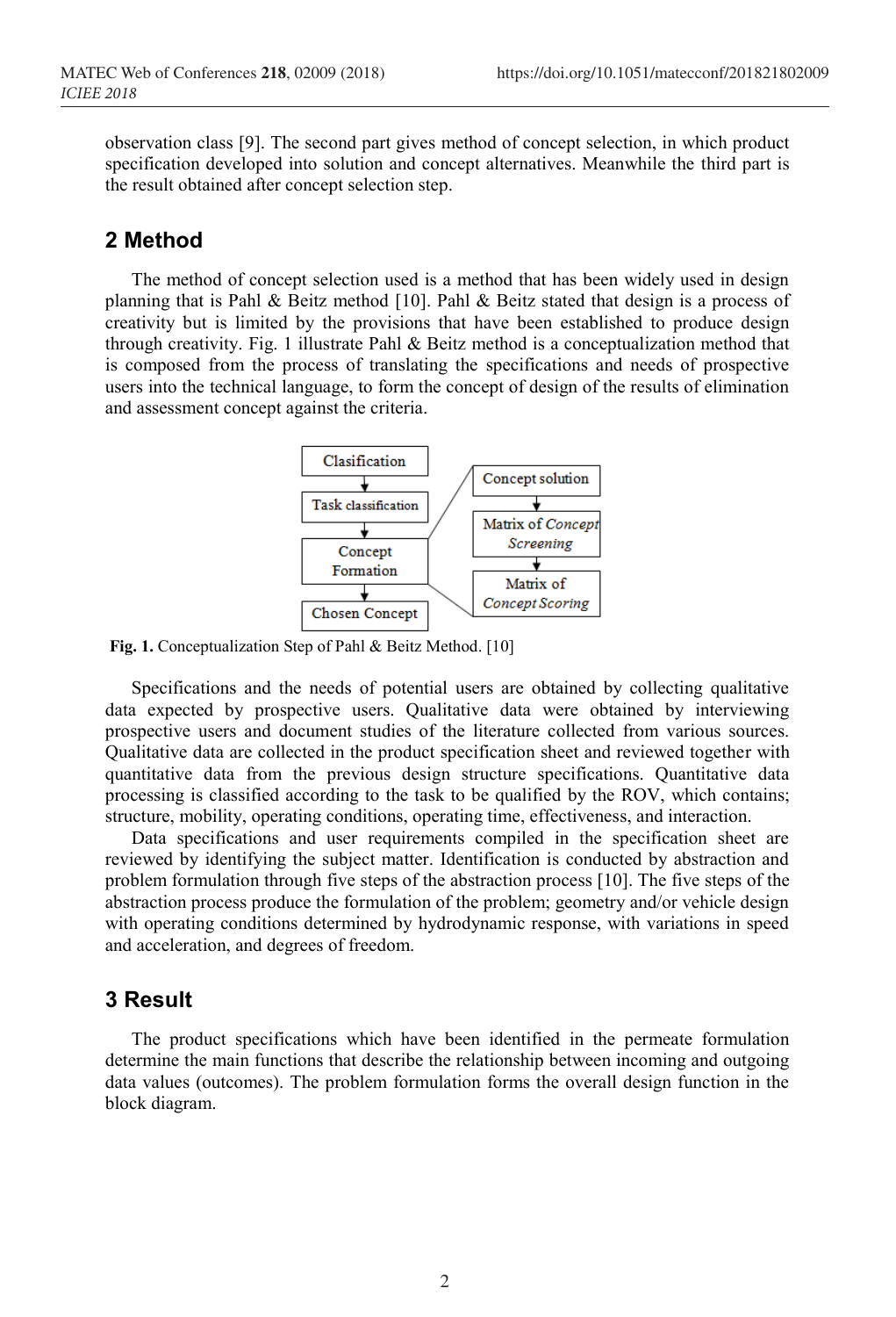

**Fig. 2.** Block Diagram Sub function.

Fig. 2 illustrates block diagrams composed of sub-functions that influence concept formation. Fig. 3 illustrates each sub-function that is the definition of the problem requires a solution. Possible solutions for Hydrodynamics sub-functions are; ROV size and ROV geometry, and solutions for manuverbility sub-functions are; driver configuration and motion system model.

Based on literature [10][11], the selection of concepts consists of two stages. The first stage is the concept screening and the second stage is the concept of scoring. In concept screening, solutions are evaluated relative to references using screening matrices. At this stage the quantitative comparison evaluation uses values relative to the criteria. Once the solution is evaluated, each solution is formed in an alternative concept that may be formed. Alternative concepts are evaluated by concept scoring using scoring matrix.

| Hvdrodinamic<br>Size<br>Big<br>Medium<br><b>Small</b> | <b>Manuverbilitas</b><br>Configuration<br>Front - Back<br>Middle<br>Middle - Back<br><b>Back</b> |
|-------------------------------------------------------|--------------------------------------------------------------------------------------------------|
| Geometry                                              | Degree of freedom                                                                                |
| Sphere/half                                           | 1 DOF                                                                                            |
| Cone/cube                                             | 3 DOF                                                                                            |
| Angled cube                                           | <b>3 DOF DP</b>                                                                                  |
| Long cvlinder                                         | 4 DOF                                                                                            |
| Streamlined/half                                      | 6 DOF                                                                                            |

**Fig. 3.** Solution Sub-function.

#### **3.1 Concept Screening**

In this study, the concept screening method used is a method developed by Stuart Pugh in 1980 known as Pugh Concept Selection. Table 1 is the concept screening matrix. Selection criteria are criteria formed from problem formulations and specification sheets. Each solution in its sub-functions is given an assessment of the selection criteria by taking one of each solution in the sub-function as an assessment reference. Sub-functional solutions that most likely meet the selection criteria are given a positive  $(+)$  value, while those with a small chance of meeting selection criteria against reference are assigned as a negative (-). The assessment has a weight of 1 for a positive value  $(+)$ , 0 for an assessment that has the same criteria as the reference, and -1 for the negative (-). The weights obtained from the solution are summed to form a ranking.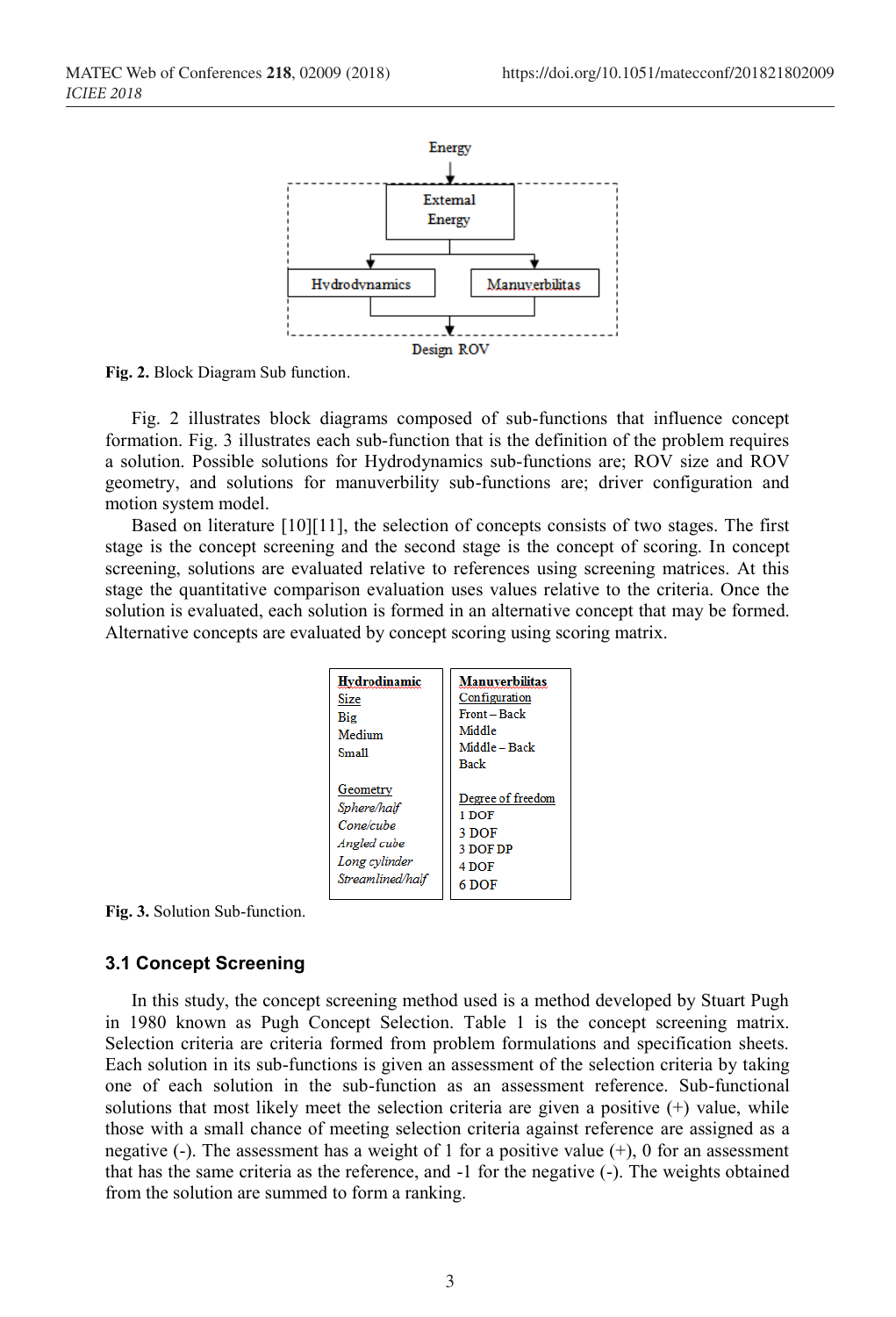|                                   | Concept                  |                      |              |                  |                       |                                 |                         |                                            |                                |                     |                          |                                            |                                                      |                                |                     |                                            |                                 |                              |                |                |  |  |
|-----------------------------------|--------------------------|----------------------|--------------|------------------|-----------------------|---------------------------------|-------------------------|--------------------------------------------|--------------------------------|---------------------|--------------------------|--------------------------------------------|------------------------------------------------------|--------------------------------|---------------------|--------------------------------------------|---------------------------------|------------------------------|----------------|----------------|--|--|
|                                   | Shape                    |                      |              |                  |                       |                                 |                         |                                            |                                |                     |                          | Manuverbility                              |                                                      |                                |                     |                                            |                                 |                              |                |                |  |  |
|                                   | <b>Size</b>              |                      |              |                  | Geometry              |                                 |                         |                                            |                                |                     |                          |                                            |                                                      | <b>Thruster</b><br>Arrangement |                     |                                            |                                 |                              | <b>Model</b>   |                |  |  |
| <b>Selection</b><br>Criteria      | Large ROV                | ROV (ref.)<br>Medium | Small ROV    | Sphere           | Half Sphere<br>(ref.) | Cone                            | Cube                    | Anglea<br>مطنت                             | Cylinder                       | Stremalined<br>Body | Streamlined<br>Half Body | $Front-$                                   | $\sharp$<br>Rear<br>Colleteral a<br>Middle<br>Rear – | Middle<br>$(\text{ref})$       | Rear                | 1DOF                                       | 3 DOF                           | 3 DOF DP                     | 4 DOF (ref.)   | $6$ DOF        |  |  |
| Better ext.<br>load<br>resistance | $\theta$                 | $\mathbf{0}$         | $\mathbf{0}$ | $\mathbf{0}$     | $\overline{0}$        | $\mathbf{0}$                    | $\overline{a}$          | $\overline{a}$                             | $\overline{0}$                 | $\ddot{}$           | $^{+}$                   |                                            |                                                      |                                |                     |                                            |                                 |                              |                |                |  |  |
| Low drag                          | $\overline{\phantom{0}}$ | $\overline{0}$       | $\ddot{}$    |                  |                       |                                 |                         |                                            |                                |                     |                          | $\boldsymbol{0}$                           | $\overline{0}$                                       | $\boldsymbol{0}$               | $\boldsymbol{0}$    |                                            |                                 |                              |                |                |  |  |
| Dive<br>ability                   | $\theta$                 | $\overline{0}$       | $\mathbf{0}$ | $^{+}$           | $\overline{0}$        | $\overline{0}$                  | $\overline{a}$          | $\overline{0}$                             | $\overline{\phantom{m}}$       | $^{+}$              | $\boldsymbol{0}$         | $\overline{a}$                             | $\overline{0}$                                       | $\boldsymbol{0}$               | $\overline{a}$      | $\overline{a}$                             | $\mathbf{0}$                    | $\overline{0}$               | $\overline{0}$ | $\mathbf{0}$   |  |  |
| Easy to<br>manufactu<br>re        | $\theta$                 | $\theta$             | $\theta$     | $\boldsymbol{0}$ | $\theta$              | $\theta$                        | $\boldsymbol{0}$        | $\overline{0}$                             | $\overline{0}$                 | $\boldsymbol{0}$    | $\boldsymbol{0}$         | $\boldsymbol{0}$                           | $\theta$                                             | $\boldsymbol{0}$               | $\boldsymbol{0}$    |                                            |                                 |                              |                |                |  |  |
| Manuverbi<br>lity                 | $\overline{a}$           | $\theta$             | $\ddot{}$    | $\mathbf{0}$     | $\overline{0}$        | $\boldsymbol{0}$                | $\overline{a}$          | $\overline{a}$                             | $\overline{0}$                 | $+$                 | $^{+}$                   | $\overline{\phantom{0}}$                   | ٠                                                    | $\boldsymbol{0}$               | ÷                   | ÷                                          | $\mathbf{0}$                    | $\mathbf{0}$                 | $\theta$       | $^{+}$         |  |  |
| Portability                       | $\overline{a}$           | $\overline{0}$       | $\ddot{}$    | $\mathbf{0}$     | $\overline{0}$        | $\theta$                        | $\boldsymbol{0}$        | $\mathbf{0}$                               | $\overline{0}$                 | $\mathbf{0}$        | $\mathbf{0}$             |                                            |                                                      |                                |                     |                                            |                                 |                              |                |                |  |  |
| Realibility                       | $\theta$                 | $\theta$             | $\theta$     | $^{+}$           | $\theta$              | $\mathbf{0}$                    | $\overline{a}$          | $\overline{0}$                             | $\theta$                       | $+$                 | $^{+}$                   | $\mathbf{0}$                               | $\theta$                                             | $\boldsymbol{0}$               | $\overline{a}$      | $\mathbf{0}$                               | $\mathbf{0}$                    | $\mathbf{0}$                 | $\theta$       | $\mathbf{0}$   |  |  |
| Total $+$                         | $\theta$                 | $\mathbf{0}$         | 3            | $\overline{2}$   | $\boldsymbol{0}$      | $\boldsymbol{0}$                | $\boldsymbol{0}$        | $\boldsymbol{0}$                           | $\overline{0}$                 | $\overline{4}$      | 3                        | $\boldsymbol{0}$                           | $\overline{0}$                                       | $\boldsymbol{0}$               | $\mathbf{0}$        | $\boldsymbol{0}$                           | $\boldsymbol{0}$                | $\mathbf{0}$                 | $\mathbf{0}$   | $\mathbf{1}$   |  |  |
| Total 0                           | 4                        | $\overline{7}$       | 4            | $\overline{4}$   | 6                     | 6                               | $\overline{c}$          | $\overline{4}$                             | 5                              | $\overline{2}$      | 3                        | 3                                          | 4                                                    | 5                              | $\overline{2}$      | $\mathbf{1}$                               | 3                               | $\mathfrak{Z}$               | $\overline{3}$ | $\overline{c}$ |  |  |
| Total-                            | 3                        | $\theta$             | $\theta$     | $\theta$         | $\theta$              | $\theta$                        | $\overline{4}$          | $\overline{c}$                             | 1                              | $\mathbf{0}$        | $\theta$                 | $\overline{c}$                             | $\mathbf{1}$                                         | $\theta$                       | 3                   | $\overline{c}$                             | $\mathbf{0}$                    | $\theta$                     | $\theta$       | $\theta$       |  |  |
| Sum                               | $-3$                     | $\theta$             | 3            | $\overline{c}$   | $\theta$              | $\mathbf{0}$                    | $\overline{\mathbf{4}}$ | $\overline{\phantom{0}}$<br>$\overline{c}$ | $\overline{a}$<br>$\mathbf{1}$ | $\overline{4}$      | 3                        | $\overline{\phantom{a}}$<br>$\overline{c}$ | $\overline{\phantom{0}}$<br>$\mathbf{1}$             | $\boldsymbol{0}$               | $\overline{a}$<br>3 | $\overline{\phantom{0}}$<br>$\overline{c}$ | $\mathbf{0}$                    | $\theta$                     | $\theta$       | 1              |  |  |
| Rank                              | 3                        | $\overline{c}$       | 1            | 3                | $\overline{4}$        | $\overline{4}$                  | 7                       | 6                                          | 5                              | 1                   | $\overline{2}$           | 3                                          | $\overline{c}$                                       | 1                              | $\overline{4}$      | 3                                          | $\overline{c}$                  | $\overline{2}$               | $\overline{2}$ | 1              |  |  |
| Continue?                         | no                       | no                   | у<br>e<br>S  | у<br>e<br>S      | $_{\rm co}$<br>m      | $\mathbf c$<br>$\mathbf 0$<br>m | n<br>$\mathbf{o}$       | n<br>$\mathbf 0$                           | n<br>$\Omega$                  | $_{\rm co}$<br>m    | $_{\rm co}$<br>m         | n<br>$\mathbf 0$                           | у<br>e<br>S                                          | yes                            | n<br>$\mathbf{o}$   | $\mathbf n$<br>$\mathbf 0$                 | $\mathbf c$<br>$\mathbf 0$<br>m | $\mathbf c$<br>$\Omega$<br>m | y<br>e<br>S    | y<br>e<br>S    |  |  |

|  | Table 1. Concept screening matrix. |  |
|--|------------------------------------|--|
|  |                                    |  |

The concept screening process gets the solution that has the greatest possibility of being a concept. The solution used for the process of forming alternative concepts is indicated by the words yes and comb, which means the solution needs to be combined to meet the selection criteria, in the section that indicates "continue?". However, one solution is that the model has been determined by potential users.

#### **3.2 Concept Scoring**

An alternative concept variant is formed from a solution that has been evaluated. The concept variant connects each solution into a unified concept of alternative sub-functions. The concept variant comprising one connected solution of each sub-functions, given the symbol of Variant x,  $x = A$ , B, C, ..., N. Table 2 is score relative performance.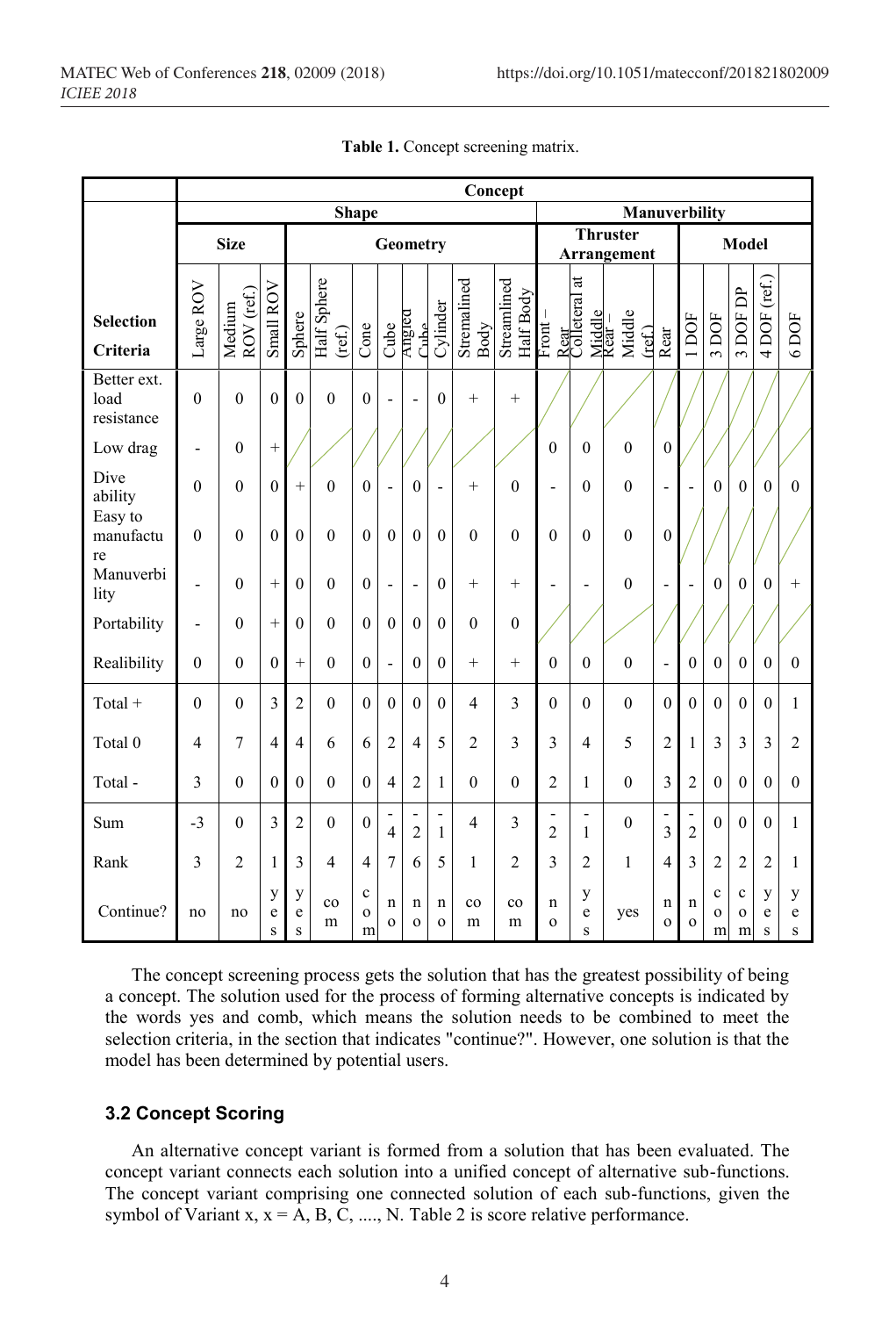| <b>Relative Performance</b>    | score |
|--------------------------------|-------|
| Worse than reference           |       |
| Slightly worse than reference  |       |
| Same as reference              |       |
| Slightly better than reference |       |
| Worse than reference           |       |

**Table 2.** Score relative performance.

**Table 3.** Solution sub-function.

| R                                                |                    | P |   |                         | M |                  | K                  |  |   | Н                       | G | F                       | E                  | D |   | B                       | A | Concept                        |                       |
|--------------------------------------------------|--------------------|---|---|-------------------------|---|------------------|--------------------|--|---|-------------------------|---|-------------------------|--------------------|---|---|-------------------------|---|--------------------------------|-----------------------|
|                                                  | Small ROV          |   |   |                         |   |                  |                    |  |   |                         |   | $\sigma$<br>N<br>$-0.5$ |                    |   |   |                         |   |                                |                       |
| Streamlined Body/Half<br><b>Streamlined Body</b> |                    |   |   |                         |   | Half Sphere/Cone |                    |  |   |                         |   |                         | Sphere             |   |   |                         |   | metr<br>Geo                    | $\boldsymbol{\omega}$ |
|                                                  | $Rear -$<br>Middle |   |   | Colleteral at<br>Middle |   |                  | $Rear -$<br>Middle |  |   | Colleteral at<br>Middle |   |                         | $Rear -$<br>Middle |   |   | Colleteral at<br>Middle |   | Arrang<br>Thrust<br>ement<br>đ | antion                |
| 6                                                | 4                  | 3 | 6 | 4                       | 3 | 6                | 4                  |  | 6 | 4                       | 3 | 6                       | 4                  | 3 | 6 | 4                       | 3 | Mod                            |                       |

The concept screening stage uses the number of value distribution of each concept. Assessment of concept scoring uses the Karl method [11], where the karl method uses a relative performance value of 1 to 5 (Table 3). Relative performance values are assessments used to evaluate how the comparison of concepts to references by using the score significance as a comparison.

Concept Variants formed is evaluate by comparing the selection criteria. Selection criteria are judged by the weight of each criterion from the highest to the lowest in scale of 100. As in the prior conception process, concept screening, in the conception process of concept scoring it is necessary to define conceptual reference, where one of the references has been specified in the table. In the concept scoring table each concept is assessed against the selection criteria of relative performance value, which is the value of the ratio (rating) of the concept. For the final assessment, the value of the ratio and the weight of the criteria are multiplied and summed in one concept resulting in the total value that is the rank of each concept. The concept that has the greatest total value of reference is the chosen concept that will be further developed for analysis.

$$
S_J = \sum_{i=1}^n r_{ij} w_i \tag{1}
$$

whence

 $r_{ij}$  = score of raw concept **j** for **i** criterion

 $W_i$  = score for *l* criterion

n = number of criterion